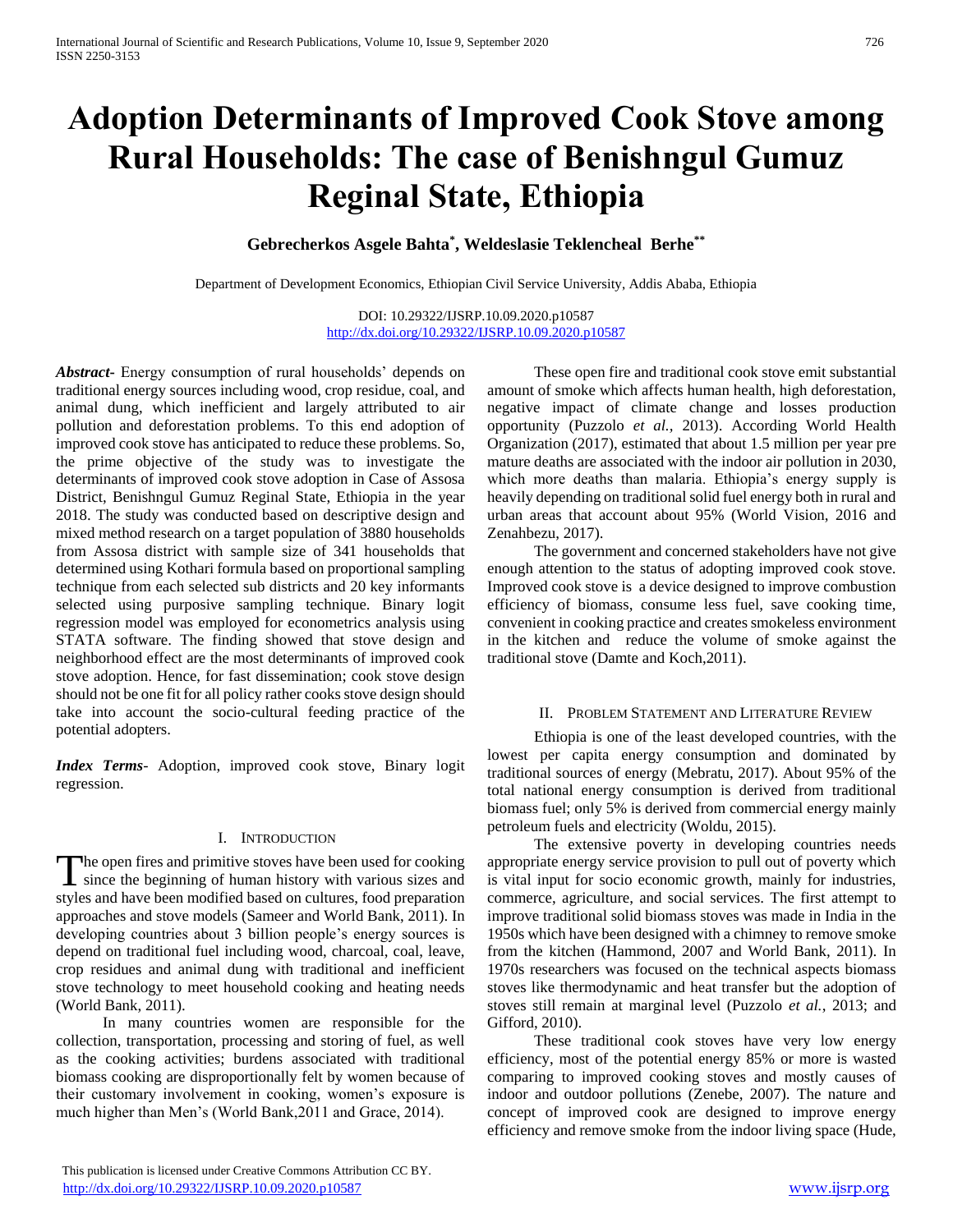2014 and Menasbo, 2016). Improved cook stove optimized heat transfer, reduced fuel consumption, reducing health impacts and deforestation that reduce climate impacts (Smith *et al.*, 2014).

The strategy of the Ethiopian government is to reduce the demand on wood fuel, conserve the forest and militate against increase greenhouse gaze effect, and reduces indoor air pollution by introducing improved wood stove. But the current penetration level of improved efficient wood stove for the rural households is still below 23%, that is the adoption of the technology has been slow, unevenly distributed among households and unaware about the technology (Shanko, 2009).

 According (Anthony and Chikamso, 2017), even the access to energy is gradually improving to reach 20% by the efforts of the government, but lower than the Sub-Saharan Africa average 26%. As a result, the efficient energy supply coverage in the rural areas still remains low because of limited progress in modern energy supply activities. This major problem leads to biomass which covers 80-95% Ethiopia's primary energy demand by inefficient way (Heimann, 2007: warkaw, 2015).

 Unfortunately, studies about the determinant factors of improved cook stove adoption are limited in Ethiopia, studies by Gebreeziabher (*et al.,* 2012) and Warkaw (2011) both in Tigray, Tigabu (2014) in Amhara and Amogne (2014) in Oromia; were based on what factors determine household demand for cook stove energy which are household characteristics, household income, stove price, having separate kitchen, access to open forest and social and institutional influence. But the determinants of improved cook stoves adoption and sustained use have not yet fully examined and the supply side factors such as access to credit, suitable stove design, production site decentralization and early adopter neighbors are not include in identifying determinant factors of rural household improved cook stove adoption decision in previous studies.

 Improved biomass energy technologies have the potential to reduce the negative impacts of traditional biomass energy use (Beyene and Koch, 2013). Improved cook stoves are designed to reduce heat loss, decrease indoor air pollution, increase combustion efficiency and heat transfer (Masera *et al.,* 2000).

 Additionally, most of the previous studies also conducted on highland areas of Ethiopia in which where the feeding culture of the highlanders are different from the lowlands; the former familiar with 'injera' baking but the later (the study area) familiar with the unique mode of baking porridge (Genfo baking) which consumes more fire wood and time open fire and inefficient way of cooking than 'injera' baking which leads high environmental, health and agricultural productivity effects. Therefore; the researcher concerned about the determinant factors of improved cook stove adoption of the households in the district as a result to fill the above gaps.

# III. METHODOLOGY

 It articulates and presents all essential methods which are helpful to meet the desired objectives of the study in efficient and effective manners. The unit of analysis of this study was the efficient cook stove adopters and non-adopter households in rural Assosa district from selected twelve sub districts. Both secondary and primary methods of data collection as well as cross sectional data type were employed over the selected rural households. And

 This publication is licensed under Creative Commons Attribution CC BY. <http://dx.doi.org/10.29322/IJSRP.10.09.2020.p10587> [www.ijsrp.org](http://ijsrp.org/)

as a primary data sources interview, questionnaire and physical observation and as a secondary data sources document review were conducted.

 Both probability and non - probability sampling technique procedures were used to select the survey areas and sampling unit of households selected and interviewees. The district was classified in cluster based on the geographical and cultural characteristics of the community in to sub districts in order to select proportionally through random lottery method. Similarly purposive sampling technique was employed to select key informant interviewees.

 Sample Size Determination: Using Kothari (2004: pp. 179) sample size determination formula  $n = \frac{z^2pq}{r^2}$  $\frac{pq}{e^2}$  with 95% level of confidence interval a total of n= 349 households were selected randomly from the selected 12 sub districts of the study area out of the N= 3880. Each sub district has a sample size proportional to its population.

 With the objective of reducing uncertainty, incomplete answers and other fictitious responses the STATA and SPSS software respectively were employed for data analysis. the data. Data collected through semi-structured interviews were analyzed by the use of intensive textual analysis as well as both descriptive and econometrics analyses were used.

 Dependent variable: cook stove adoption (csa) was given value '1' if the household adopters while '0'assigned to nonadaptors. To assess the status of cook stove adoption by rural households, respondents were asked whether they purchase cook stove in the form of yes or no questions. Independent variable: The independent variables are selects based on the existing theories and empirical studies.

# **Table 3.1 Operational Definition of variables with expected sign**

| <b>Variables</b>                      | <b>Operational Definition</b>                                             | <b>Expe</b><br>cted               |
|---------------------------------------|---------------------------------------------------------------------------|-----------------------------------|
| Age (age):                            | it is a continuous variable measured in<br>years                          | <b>In</b><br>deter<br>mine        |
| Marital status<br>(marsta)            | is a dummy which refers to single(1)<br>or married $(0)$                  | Negat<br>ive<br>$(-)$             |
| Education<br>level hh head<br>(litle) | is a dummy which refers to literate(1)<br>or illiterate $(0)$ .           | Positi<br>$ve (+)$                |
| Familysize<br>(famsize):              | is a discrete variable, the number of<br>family size live in the same hh. | <b>In</b><br>deter<br>mine<br>(1) |
| Separate<br>kitchen<br>(sepakich)     | is a dummy has separate kitchen(1) or<br>for has not $(0)$ .              | In<br>deter<br>mine<br>$(+/-)$    |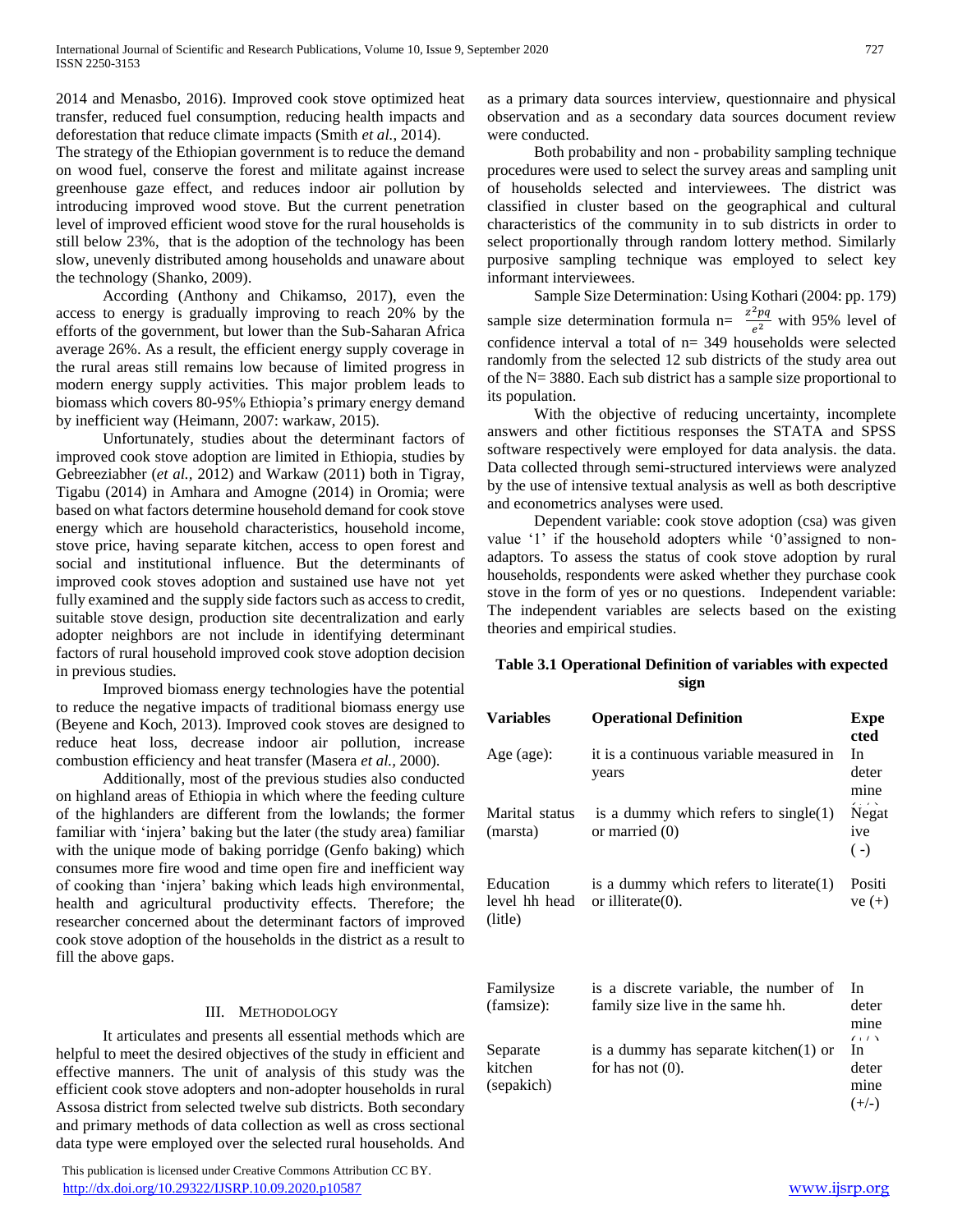| Source   | of is a dummy that get wood without Negat |                 |
|----------|-------------------------------------------|-----------------|
| wood     | charge $(1)$ or with charge $(0)$ .       | <sub>1</sub> ve |
| (sowood) |                                           | $(-)$           |

| Price (price)                                                 | is a continues that refers to the end<br>users cost to buy cook stove.                                                                                  |                |                           |
|---------------------------------------------------------------|---------------------------------------------------------------------------------------------------------------------------------------------------------|----------------|---------------------------|
| Distance from<br>stove<br>production<br>center<br>(discenter) | is a dummy that refers hh near $(1)$ or<br>far (1) to production center.                                                                                |                | Negat<br>ive<br>$(\cdot)$ |
| Stove<br>Design<br>(stodes)                                   | Stove design is a dummy refers to<br>whether the stove is suitable or not.<br>A value of '1' will be assigned for<br>comfortable design '0' for others. | Positive $(+)$ |                           |
| Early<br>adopter<br>neighbors<br>(eanghbo)                    | A dummy variable refers to early<br>adopt HHs value 1 for early<br>adopters 0 otherwise                                                                 | Positive $(+)$ |                           |
| Extension<br>worker                                           | A dummy variable value 1 for exist<br>0 otherwise                                                                                                       | Positive $(+)$ |                           |
| Househol<br>d Income                                          | A continuous variable measured in<br>ETH birr                                                                                                           | Positive $(+)$ |                           |
| (Gender)                                                      | A dummy that reflects households<br>head 1 female 0 other wise                                                                                          |                | Negative $(-)$            |

 *Source: own completion (2018)* 

## **Model Specification**

 The research was used logit regression model, the rural households would decide to adopt improved stove or use traditional cook stove.

> $Yi = \left\{ \begin{array}{c} 1 \ if \ \textit{houndshold } \textit{adopts} \ \textit{improved} \ \textit{store} \end{array} \right.$ 0 otherwises

 Here the dependent variable is dichotomous, taking 0 or 1 values, there is a need of a probability model that has these two features (1) as Xi increases,  $Pi = E(Y = 1 | Xi)$  increases but never steps outside the [0, 1] interval, and (2) the relationship between Pi and Xi is non-linear thus, one can easily use cumulative distribution function (Gujarati, 2004). Both Logistic and probit regression models satisfy the above two conditions. But, even though there is no base statistical theory for preferring one over the other, there are two practical advantages of the logit model than probit model The first one is its simplicity: second its interpretability the inverse linearizing transformation for the logit model is directly interpretable as log-odds, while the inverse transformation for probit does not have a direct interpretation. By taking in to consideration these advantages, the researcher preferred to use binary logistic regression model to predict the effects of independents variables on the dependent variable.

Therefore, the dependent variable is dichotomous, i.e. to adopt or not to adopt: thus, the dependent variable  $Y_i = 1$  if the household adopt the stove, and  $Y_i = 0$  if the household do not adopt. To adopt or not to adopt in relation to independent variables can be depicted in linear probability as follow:  $Yi = \beta 0 + Xi\beta +$ 

 This publication is licensed under Creative Commons Attribution CC BY. <http://dx.doi.org/10.29322/IJSRP.10.09.2020.p10587> [www.ijsrp.org](http://ijsrp.org/)

 … … … … … … … … … … … . (1) This is the usual linear regression model, the drawback of this model is εi only two values: If  $Y_i = 1$  then  $\varepsilon_i = 1-X_i\beta$  (with prob. Pi, If  $Y_i = 0$  then  $\epsilon i = -Xi\beta$  (with prob. 1-Xi $\beta$ ) Here,  $\epsilon i$  is not normally distributed but rather has a discrete (binary) probability distribution. Therefore, the expectation mean of εi conditional on the exogenous variables Xi from the above.  $E(\varepsilon i / X_i) = (1 Xi(\beta)Pi + (-Xi(\beta))(1 - Pi) = E(\epsilon i / Ki) = Pi - Ki\beta$  Setting this mean to zero as in the classical regression analysis mean: ⁄) = 0, … … … … … … … … … … … . (2) The probability of an event is always a number between 0 and 1(inclusive), so:  $Pi = (prob. 1/Xi) = Xi\beta \dots \dots \dots \dots (3)$ Therefore, εi follow the binary distribution, i.e (εi is binary distribution) leads to rise logit model. The logistic distribution function is:  $prob. (\varepsilon i \langle X_i \beta \rangle) = \Lambda(X_i \beta) = \frac{e^{X_i \beta}}{1 + e^{X_i \beta}} \dots (*)$ . Here the response probability prob. (Yi =1) is evaluated as:  $Pi =$ prob.  $(Yi = 1/Xi) = prob.$  ( $\epsilon i > -Xi\beta/X = 1 - prob.$  ( $\epsilon i <$  $-Xi\beta/Xi$  = 1 -  $\Lambda(-Xi\beta) = 1 - \frac{e^{-Xi\beta}}{1 + e^{-eXi\beta}}$  = 1+*………………………….…*(4), Similarly, the non- response probability is evaluated as: 1-Pi = prob (Yi = 0/Xi) = 1 -  $\frac{e^{x i \beta}}{1 + e^{x i \beta}} = 1$ -Pi =  $\frac{1}{1 + e^{x i \beta}}$ .............. (5) Note that the response and non- response probabilities both lie in the interval [0, 1] and hence, are interpretable. Therefore, for

the logit model, the ratio is given by:  $\frac{1}{1-Pi}$  =

$$
\frac{prob.(Yi=1/Xi)}{prob.(Yi=0/Xi)} - \frac{e^{Xi\beta}}{1+e^{Xi\beta}} = \frac{pi}{1-pi} = e^{Xi\beta}
$$
........(6) Pi/(1-  
Pi) are the odds ratio in support of adopting the stove i e the

Pi) are the odds ratio in support of adopting the stove i.e. the household will adopt the stove to the probability that it will not adopt the stove. Taking the natural logarithm of equation (6) which can obtain.

$$
\text{Ln}\left[\frac{pi}{1-pi}\right] = Xi\beta = \beta 0 + X1i\beta 1 + X2i\beta 2... + Xki\beta k.... (7)
$$

Here the log of odds ratio is linear both in Xi and in the parameters. Therefore, ( $\beta$ o) stands for intercepts. While  $X_i$  is the hypothesized determinants of stove adoption and βk are the parameters to be estimated. Therefore, the model employed has the following form, with the error tem:

$$
\ln\left(\frac{pi}{1-pi}\right) = \beta o + \beta 1age + \beta 2 gender + \beta 3 marsta
$$
  
+  $\beta 4 famsize + \beta 5 littlev + \beta 6 sepk$   
+  $\beta 7sowood + \beta 8price + \beta 9 houincom$   
+  $\beta 10diseen + \beta 11stodesin + ei$   
Where,  $Xi - independent variables, \beta o -$ 

 $constant, \quad \beta i -$ 

regration coefficients of the independent variable (slope)

#### **Diagnostic Tests**

 Any analysis should incorporate thorough examination of logistic regression diagnostics before reaching a final decision on model adequacy (Hosmer –Lemshew 2000). Model-Fit test is one of the most useful tests for truly assessing model fit for binary logistic regression models (Gujarati, 2004). The test shows the overall goodness of the fitted model is indicated by insignificant chi- square (p- value  $> 0.05$ ) the model produce a significant difference between the observed and predicted probability so, the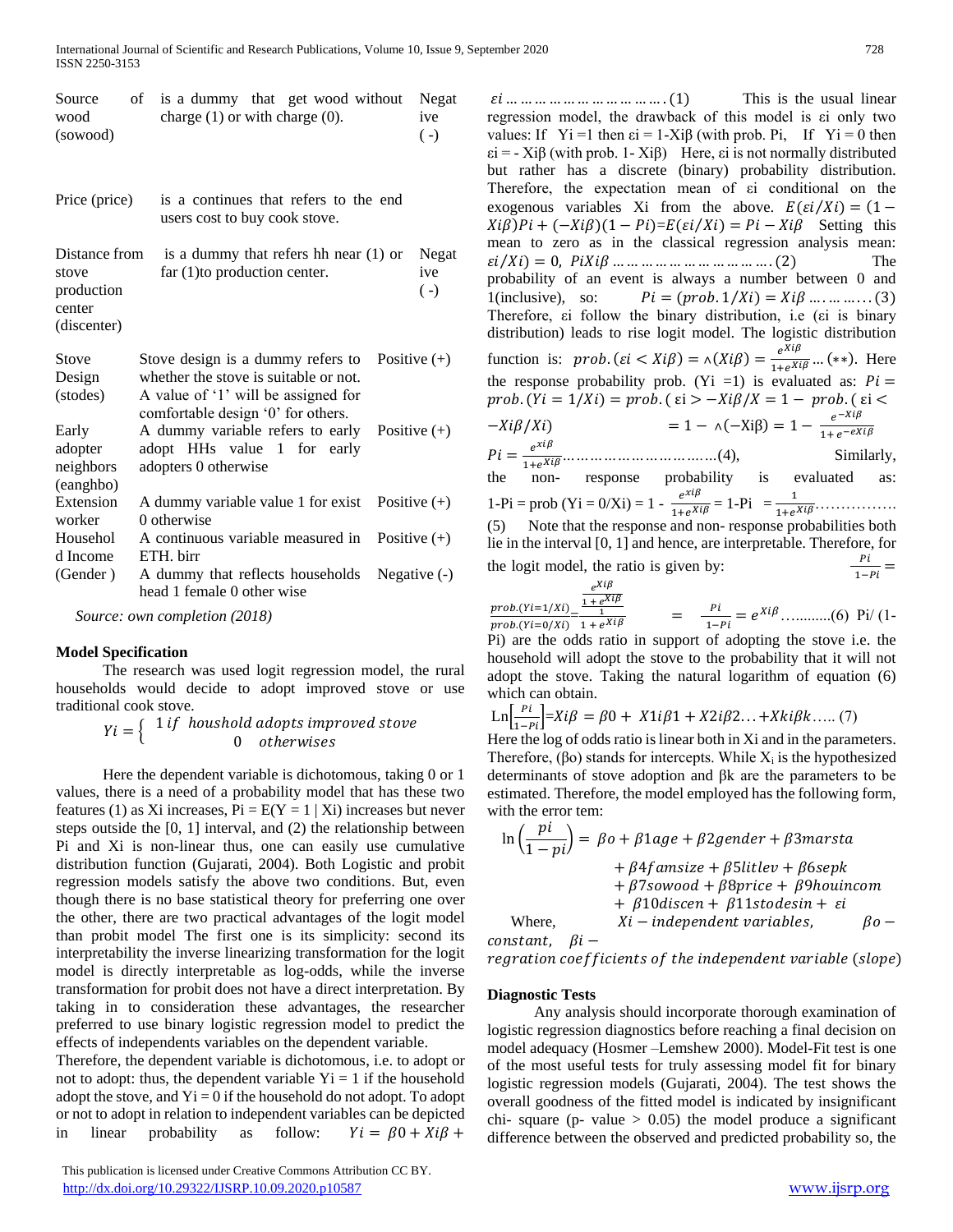predicted model is fitted since the prob> chi2 was found to be 0.239 which is greater than 0.05.

 The multi-collinearity is a problem when the correlation result is above 0.80 and below -0.80 (Stock and Watson, 2007). The coefficients of all variables were found to be within the specified range and hence there is no issue of multi-collinearity as it ranges from (-0.5951 to 0.7074). In addition, Variance Inflation Factor (VIF) was tested with a result of 1.80. According to Wooldridge (2002), by rule of thumb, VIF value of 10.00 is used as a critical point to indicate serious multi-collinearity problem. Therefore, there was no severe multi-collinearity problem since 1.80 is less than 10.00.

 From the total of 341 respondents 211 (62.2 %) were found non-adopters of improved cook stove while 130 respondents (37.8%) are adopters. This indicates that majority of the households were found to be non-adopters. Based on the data collected through appropriate instruments the most important reason for low adoption rate of improved coke stoves in the study area are poor institutional organization, low community awareness among others. The stove under dissemination is poor in quality the designs are poorly related to the feeding habits of the population in the study area. The major limitations of the current improved stoves under dissemination in the study area are bulky/difficult to transport, easily cracking and heat external part are the main problems that hinder the demand of the stove respectively. So, the existing cook stove has technical problem that hinder the technology adoption by itself and they suggests the stove under distribution requires re-design to solve the existing poor quality of the stove under dissemination and the biomass sources of energy took households' energy consumption which is covered 95.4%, followed by electric and solar energies that for light only 3.4% and 1.2% respectively.

 With regard to cooking activities porridge (locally genfo) and injera baking preparation was found to be the largest energy consumption practice for 204 (59.8)% and 131 (34.4%) respondents respectively and followed by water heating 6(1.8%). From the above analysis it can be understand that for most households wood is the main sources of energy for cooking and baking porridge as well as the food preparation responsibility was 100% over done by women's, With regard to fuel-wood supply for the household consumption were done by women, girl children but almost men and child boys do not have contribution for food preparation and wood collection. The distribution of improved cook stove is gonziye 13.7%), lackech 5.2% and mirt 0% with total of 18.9%.

## IV. RESULTS/FINDINGS

 The below Table 4.1 presents results of the logistic regression model where the first column (1) depicts the likelihood (probabilities) of adopting improved cook stove in the study area. Column (2) of the same table displays the odds ratio.

|                                            | (1)                  | (2)          |
|--------------------------------------------|----------------------|--------------|
| <b>VARIABLES</b>                           | Coefficients         | Odds ratio   |
|                                            | (dummy for adoption) | (Odds ratio) |
|                                            |                      |              |
| Age of household head (in years)           | $-0.0379$            | 0.963        |
|                                            | (0.049)              | (0.039)      |
| Household head is female $(1 = yes)$       | $-1.111*$            | $0.329*$     |
|                                            | (0.591)              | (0.237)      |
| Household head is married $(1 = yes)$      | $-1.248$             | 0.287        |
|                                            | (0.943)              | (0.342)      |
| Household Size                             | 0.0796               | 1.082        |
|                                            | (0.167)              | (0.164)      |
| Household head literate (1=yes)            | 1.366***             | 3.920***     |
|                                            | (0.501)              | (2.103)      |
| Household has separate kitchen $(1 = yes)$ | $-0.278$             | 0.757        |
|                                            | (0.398)              | (0.331)      |
| Household has access free wood $(1 = yes)$ | $-0.629$             | 0.532        |
|                                            | (0.516)              | (0.289)      |
| Log of household income                    | $1.523***$           | 4.585***     |
|                                            | (0.447)              | (1.588)      |
| Log of improved cook stove price           | 0.580                | 1.786        |
|                                            | (0.957)              | (1.881)      |
| Good stove design $(1 = yes)$              | 2.609***             | 13.580***    |
|                                            | (0.631)              | (8.287)      |

## **Table: 4.1: Logit regression result (Maximum Likelihood Estimation Result)**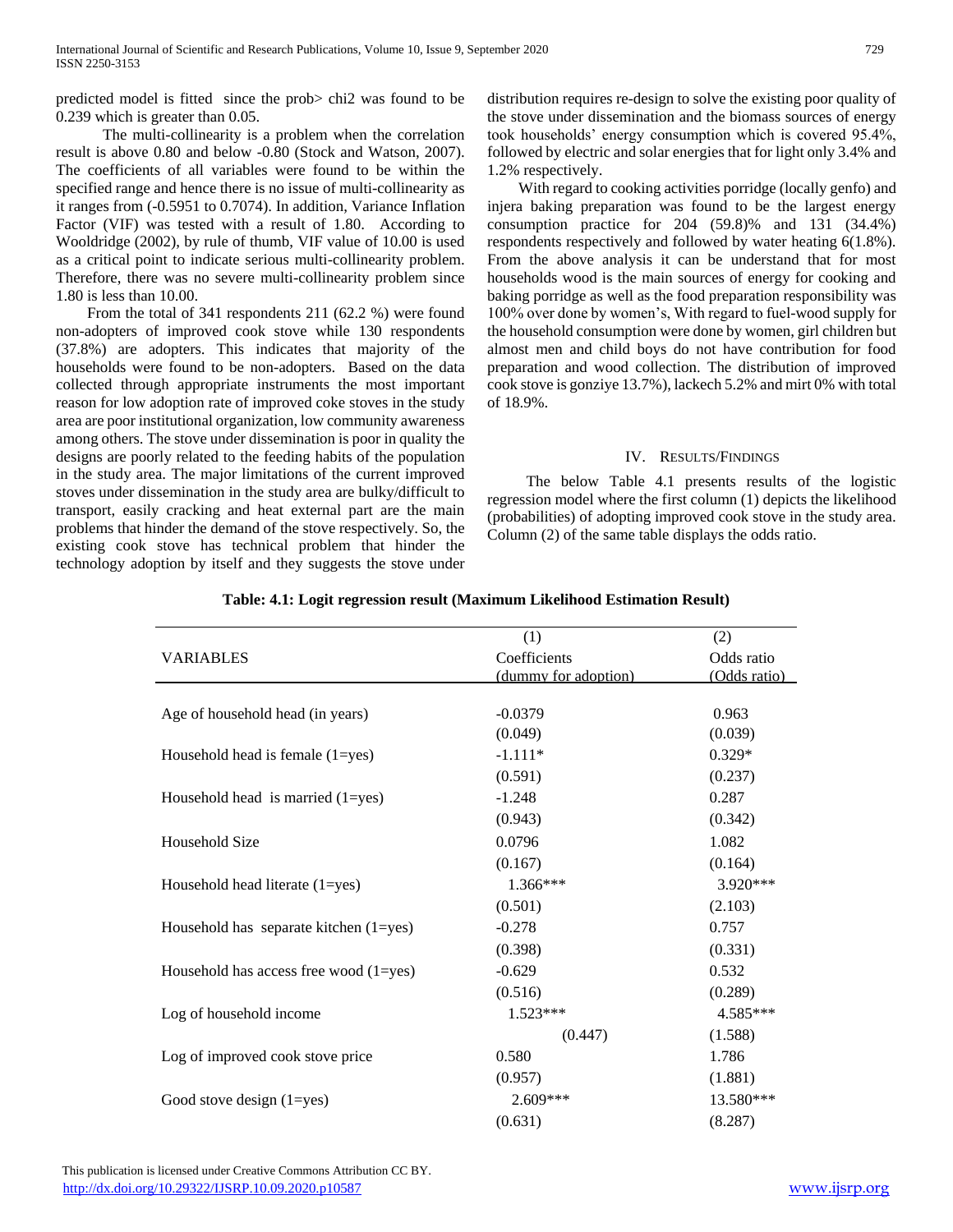| Log distance improved cook stove production.      | $-0.851***$<br>(0.231) | $0.427***$<br>(0.108) |
|---------------------------------------------------|------------------------|-----------------------|
| Household has early adopters neighbor $(1 = yes)$ | $1.302*$               | $3.677*$              |
|                                                   | (0.667)                | (2.676)               |
| Household access extension services $(1 = yes)$   | 0.0730                 | 1.076                 |
|                                                   | (0.545)                | (0.582)               |
| Constant                                          | $-11.15*$              | $0.000*$              |
|                                                   | (5.628)                | (0.000)               |
| <b>Observations</b>                               | 341                    | 341                   |

Standard errors \*\*\* p<0.01, \*\*p<0.05, \* p<0.1(Gujarati, 2004)

 Gender is significant factor at 10% level of significance with p-value 0.06 and odd ratio 0.329, the likelihood adopting improved cook stove is about  $67.1\%$  (= 1-0.329) higher for female household heads as compared male.

 Literacy level significantly affects the probability of improved cook stove that literate household head are 3.920 times more likely adopt improved cook stove as compared illiterate household keeping all other covariant constant.

 House hold income was found positive significant determinant factor implies that as household income increase by one birr the probability of improved cook stove adoption increase by 4.585 percent keeping other covariates constant.The distance from home to improved cook stove production center has a negative effect implies that as distance from stove production center increase by one kilometer, the probability of improved cook stove adoption decrease  $(1 - 0.427 = 0.573)$  by 57.3 percent keeping other covariate constant. As it was expected stove design was a positive significant factor. All key informants, sub district leaders and development workers are strongly agree that government collaboration with partner to change the present infant stage energy consumption and improved stove adoption are the best mitigation mechanism for the household health and environmental protection.

#### V. CONCLUSION

 The finding reveals that majority of households energy consumption, depends on fire wood followed by crop residual leafs and coal which cover 80.7%, 17.8%, and 1.5% respectively while kerosene, solar and electricity are lowest energy consumption in rural district for the purpose of light which may aggravate, deforestation and lose of soil fertility which in turn environmental degradation, human health problem and farm land productivity reduction.

 Improvement in resource-use efficiency through technological alternatives like biogas, wind power, solar energy and improved stove technology is vital however; still application of technological alternative energy of the district is in infant stage. The economic, social, environmental and health benefits from

 This publication is licensed under Creative Commons Attribution CC BY. <http://dx.doi.org/10.29322/IJSRP.10.09.2020.p10587> [www.ijsrp.org](http://ijsrp.org/)

these stoves have always outweighed the costs of the stoves. Furthermore, survey result shows that only 38.1 per cent of the households adopt improved cook stove and they become more advantageous in terms of high improvement in speed of baking, reduce biomass collection time and reduce smoke as compared to non-adopters.

 Among the improved cook stove adoption factors, gender of the household head is found to be negative and significant to affect adoption *i.e.* female headed households are more likely to adopt energy saving cook stove compared to male headed households. Regarding education only 26.8 percent of literate households found to be not engage on improved cook stove adoption, while 73.2 percent of the literate households adopt improved cook stove, this difference is highly significant which implies that literate household heads have more likelihood to access modern improved cook stove than the illiterate households in the district.

 Adoption of improve cook stove is positively and significantly affected by economic status and positively related to neighborhood effect that is improved stove adopter households have 71.9 percent early adopter neighbors while non-adopter households 28.1 percent as well as a stove design which fits the cultural food preparation practice of a community is found to be an important and significant factor for adoption.

#### **REFERENCES**

- [1] Anthony and chikamso, (2017), Assessing the use and determinants of households Adoption Of improved cook stove. Asian journal of environment and economy article number, AJEC 3528, university of Nigeria
- [2] Areas Evidence from 'Mirt' Injera Baking Stove the Survey of Dembecha Woreda, Amhara Regional State Ethiopia.
- [3] Asfaw, A. and Gush, Z., Adoption and Use of Improved Biomass Cook Stove in Ethiopia, DEBREMARKOS UNIVERSITY SCHOOL OF GRADUATE STUDIES
- [4] Beyene, A. D., & Koch, S. F. (2013), Clean fuel-saving technology adoption in urban Ethiopia. Energy Economics, 36, 605-613.
- [5] Damte, A. and Koch, F., S. (2011). Clean fuel saving technology adoption in urban Ethiopia, working paper series 2011-09, Department of Economics University of Pretoria, South Africa Ethiopia, Wageningen, University, Netherlan